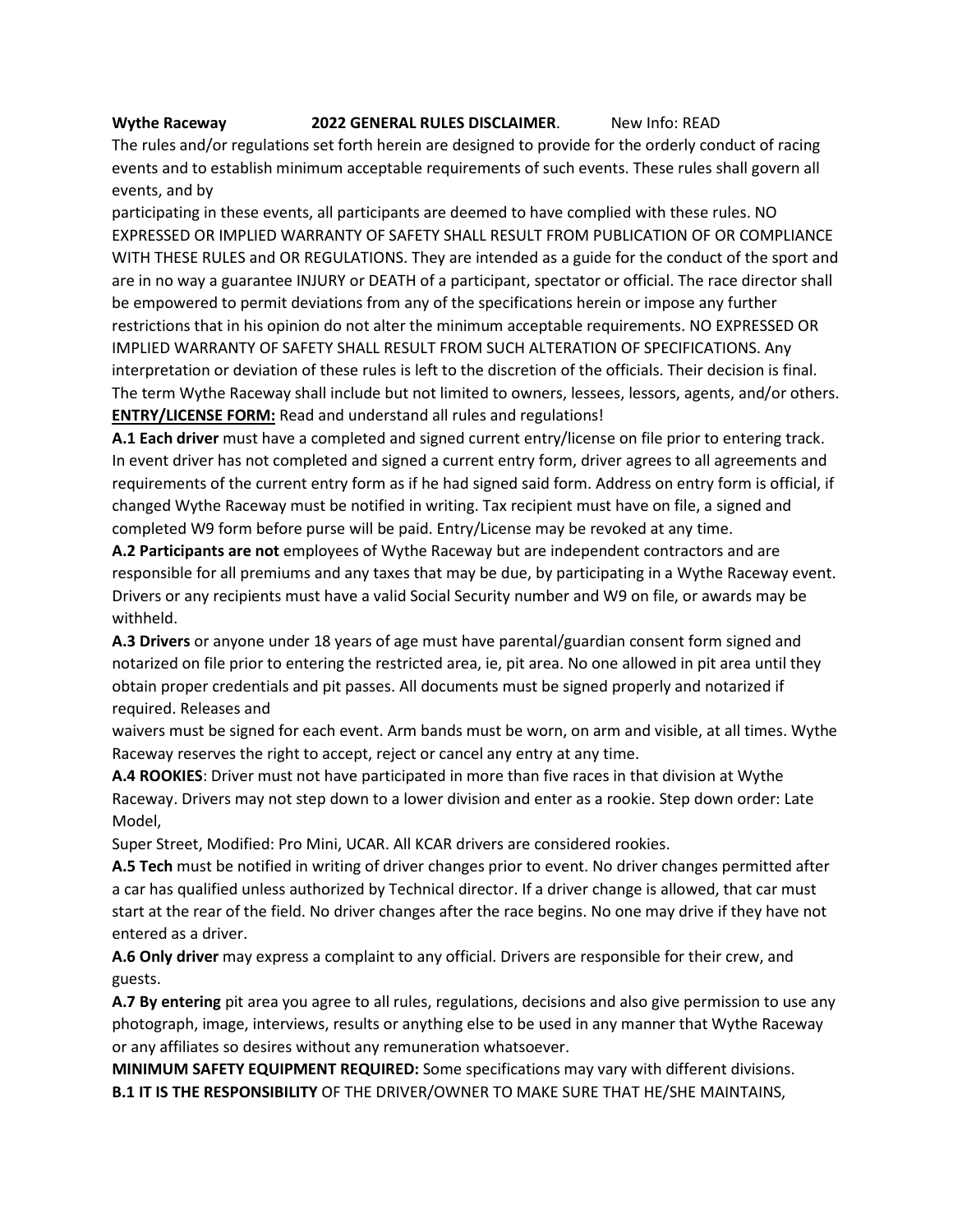WEARS AND PROPERLY USES PROTECTIVE CLOTHING, THAT HEAD AND NECK RESTRAINT DEVICES, WHEN USED, ARE CORRECTLY INSTALLED, MAINTAINED AND PROPERLY USED. THAT SEAT, SEAT BELT RESTRAINT SYSTEM AND ALL COMPONENTS ARE CORRECTLY INSTALLED, MAINTAINED AND PROPERLY USED.

**B.2 Approved helmet**, gloves, eye protection are required. Head restraint system/neck collar recommended.

**B.3 Approved quick release** racing restraint safety belt/harness assembly, approved racing type seat must be installed to the roll cage and installed according to manufacturer's instructions and guidelines. **B.4 Approved quick release** latch type window net. Fire retardant driving suit & gloves are required.

**B.5 Working fire extinguisher** safely mounted within reach of driver is required. On board extinguisher OK.

**B.6 Ignition & battery** disconnect switch labeled on/off. Battery securely mounted in Late Model style box

**B.7 All safety** equipment must be used all the times when on track.

**B.8 Steering:** Shaft may be modified for safety by altering length & position. May use universal joints in shaft and quick release steering wheel. Steering wheel pad is recommended.

**B.9 All holes** in firewall covered with metal. Hoods & trunks must have positive fasteners.

**B.10 Tow chains** front & rear are required. Any wheel spacers must be approved by Tech

**B.11 No one allowed** under car without jack stands being used correctly. DQ may result.

**B.12 Roll Cage:** Follow NASCAR guidelines using round magnetic steel tubing with a minimum size of 1 3/4" X .095" (some 1 1/2") for main perimeter type. Auxiliary bars may be smaller diameter. Eight point system is recommended. Four convex bars in driver's door with six connecting studs (a metal plate is recommended to be attached over the bars in driver's door) and at least three bars in right side door with four connecting studs. Extra bars may be added. All bars welded 360 degrees with gussets at major stress points. All bars in driver's area padded with approved roll bar padding. No external nerf or push bars. All bars located behind sheet metal.

**B.13 If exhaust** exits through driver's area, must be enclosed, welded to exhaust flange flush with body. **B.14 Drive shaft:** Steel & painted white. Must use a minimum 2" wide by 3/16" steel, 360 degree loop mounted to cross member. Two loops recommended. It must be a contrasting color to be visible on track.

**B.15 Approved fuel cell** with foam in metal can mounted between frame rails behind rear end using minimum 1"X 1" tubing with 1 & 3/4" tubing for rear protection. Approved racing fuel or pump gas required.

**B.16 No windshields.** Minimum of three safety bars. Wire screen also is recommended. All glass removed.

**B.17 Weight** in block form and painted yellow or white with car number. Secured by two bolts minimum of 3/8" with locking nuts. If weight comes off, you will be disqualified. Minimum weight is with driver in car. No tolerance. Track scales are official.

**B.18 NUMBERS:** Minimum height of 20" x 4" wide in contrasting color that are clearly visible on both doors and roof. You must have numbers on front and rear – 6 inches tall. You will need to change number if not readable from scoring tower which is 800 feet. Single and double numbers are preferred. Letters only after number. Scoring may add letter to number. If number is not legible scoring may send you to rear of field.

## **RESPONSIBILITES:**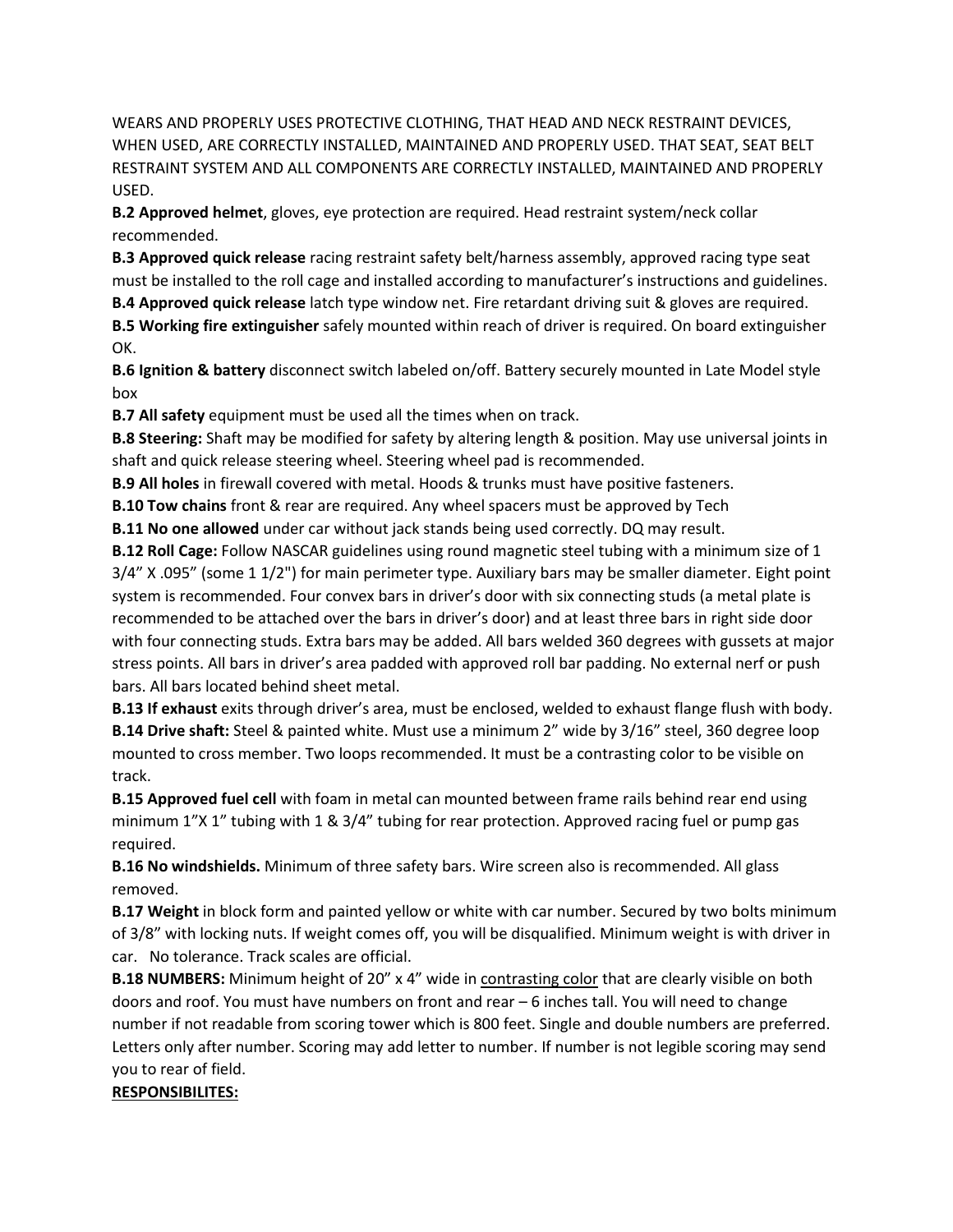**C.1 It is driver's** responsibility to inform crew members, owners and their guests to comply with all rules and regulations of Wythe Raceway.

**C.2 If an official** observes any problem with a competitor's racecar, equipment, or conduct, the official may take whatever action he deems necessary to correct such problem. Such action may include but is not limited to, physical examinations, medical determinations, car or driver disqualification and/or suspension.

**C.3 By entering** the premises, competitors, their guests and participants indicate that they are aware that auto racing involves risks and assume these risks with full awareness and knowledge that death and/or serious injury may result and agree to all rules, regulations and decisions of Wythe Raceway officials.

**C.4 Through your registration**, purchase of pit pass or ticket or by entering the premises you have been given the authority and the privilege to be on this property. Officials of Wythe Raceway reserve the right to revoke and/or cancel this privilege at any time that it is felt that your presence or conduct is not in the best interest of the sport of auto racing, your fellow competitors, the fans, management, and/or employees of Wythe Raceway. You also give permission to use any photograph, image, interviews, results or anything else to be used in any manner that Wythe Raceway so desires without any remuneration whatsoever.

**C.5 If driver**, crew member, competitor or official initiates or maintains litigation in violation of this covenant, that driver, crew member, competitor or official agrees to reimburse Wythe Raceway for costs of such litigation, including attorneys' fees and any other expenses. Driver, crew member, competitor or official further covenants that in any litigation against Wythe Raceway for any reason, the matter will be tried before a judge of Wythe County General District Court or Wythe County Circuit Court and hereby waives any right to trial by jury in such action.

## **DISABILITY/MEDICAL BENEFITS**

**D.1 If injured** at Wythe Raceway, report to the ambulance for treatment and have your injury treated; provide, name, home address & telephone number to the ambulance crew for a record of your injury. Anyone involved in any accident on the premises of Wythe Raceway who does not report to a Raceway Tower Official before leaving the premises (providing you are able to make such report) will not be eligible for benefits under (Page 2) benefit plan. Anyone returning to competition or usual occupation after injury shall be deemed to be physically fit, and further disability benefits and/or medical benefits, if any, shall cease. Each person entering the restricted

areas must have signed all waivers properly before entering pit areas. Anyone without proper documentation will leave the restricted area immediately.

**POINTS E.1 Features** are 25 points to win and drop one point per position. Passing, qualifying or heat race points may be used. Points are awarded to driver and not the car.

**E.2 Double points**: 50 to win with drop of 2 per position. Cars that run hot laps will get two show up points.

**E.3 Cars** that start the race before green flag will receive last place points.

**E.4 Ties** will be broken by most wins, then best finish or finishes in last points race.

**E.5 Check** points weekly, must notified in writing within one week or points may be considered correct.

**F.1 PIT CONDUCT:** Please stand and remove hats during the Invocation and National Anthem.

**F.2 Speed** limit in the pits/infield is at idle. Pit road speed must be slow.

**F.3 No personal** ATVs, SxSs, Pit bikes permitted in infield. Late Models and Touring series may use.

Operator must be 18 or older. 6 mph maximum speed. Handicap must request authorization permit.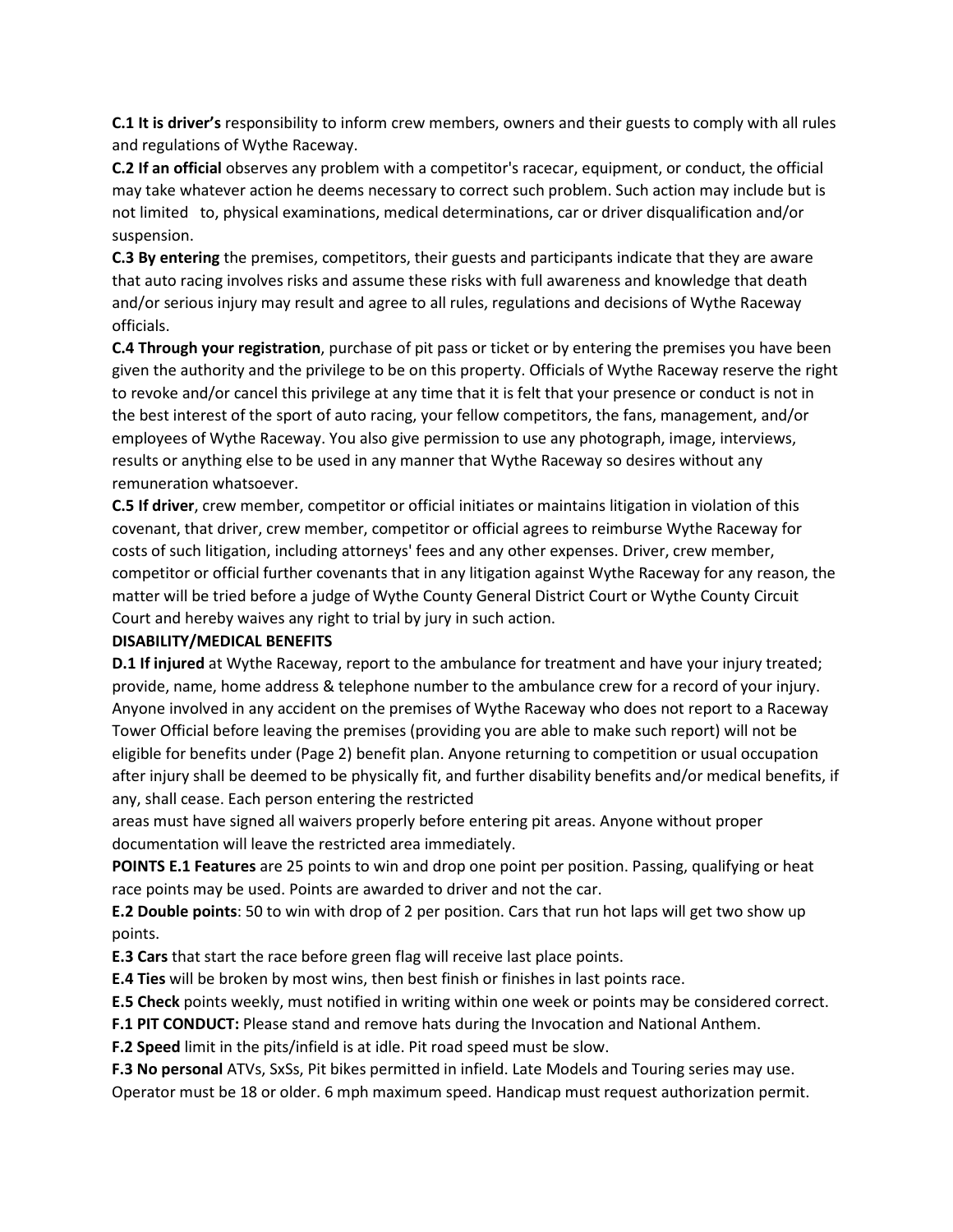**F.4 No one** is allowed on Wythe Raceway property, including the pits, under influence of intoxicating beverages or any prohibited substances. We do use a breathalyzer. Wythe Raceway is private property and any person is subject to disciplinary action for any of the following, but not limited to: fighting, profanity, threats, use of drugs or alcohol, speeding in the pits, dumping grease or oil on ground, leaving tires or debris of any kind on track property, no guns of any type are allowed on Wythe Raceway private property or possession of weapon(s), forgery of official papers, violation of any Wythe Raceway rules or violation of any County, State or Federal Laws. PROCEDURES May change from race to race. **G.1 Lineups:** Determined by the following and are subject to change.

Time trials, heat races, drawing, points, previous finishes, fan selection, average points, number of wins and any other method. Line-ups are determined by scorers. Pit officials do not make these decisions.

**G.2 Drivers** not lined up to qualify can NOT qualify later. Driver may not change qualifying order.

**G.3 If car is unable** to start race, all cars behind that position will advance straight forward. No crisscrossing.

**G.4 Cars must** be lined up for next race by last completed green lap ormay start in rear of field. Drivers in more than one race, notify officials if their race is back to back and join field in their starting position. **G.5 Any driver** entering a racing event is considered to have inspected track and that all conditions are satisfactory to him/her. If not, they should not race.

**G.6 Flat tire:** Late Model, Super Street, Modified and Mini Two laps to change tire only. No work on car. UCARs one lap. Stop to bring caution out. Go to rear of field. Lead lap cars only get two laps.

**G.7 Driver MAY be DQ'd** for getting out of car on track unless an emergency or instructed to by official. No crew member or work on car on track, driver may be disqualified.

**G.8 DO NOT** STOP ON TRACK TO ASK OFFICIAL TO CHECK CAR. OFFICALS DO NOT PULL FENDERS. Go to pits. Stop on track and you may be sent to rear of field.

**G.9 Top 5 to tech**. Do not stop in pits. Top 1, 2, 3 may be interviewed/photos after feature or after races.

**G.10 RACEceivers:** Mandatory at all times. DRIVER Check RACEceivers. Put in a new battery each week. **G.11 Start/**Restart (GREEN FLAG)

a) Flagman starts the race. Flagman may restart races also. Restarts may be double or single file. Starting procedures may be changed at any time. Check with TECH for updates.

b) After one double-file restart, may use single file restart. Cars nose to tail on starts, may receive a stop and go penalty. If car in front of you does not close, you may pull in front of that car prior to turn three. c) Lead car(s) keep CONSTANT speed. Jumping start/restart and not giving it back will be a scoring penalty.

d) Do not drop out of line prior to green or pass before flag stand, the designated point.

e) Double file restarts: Follow RACEceiver instructions. Stay single file, go above or below marker.

f) After the green flag is displayed, any car that goes in pits must go to rear of the field.

g) Cars must be lined up for next race by last completed green lap.

**G.12 YELLOW FLAG**: Caution do not pass!

a) NO PASSING UNDER CAUTION, TRACK WORKERS MAY BE ON TRACK.

b) NO FAULT CAUTION. Car(s) bringing out caution, go to rear of field. May use modified no fault rule.

c) Two unassisted spins, car must go to pits to have car checked. Third spin car will be parked.

d) QUICK CAUTION (yellow is thrown for safety issue) all cars keep their position.

e) If caution on last lap before leader gets checker, race may finish under Green, White, Checkered or may finished with Green and White flags together & then Checkered. Race may end under red flag without checkered being waved.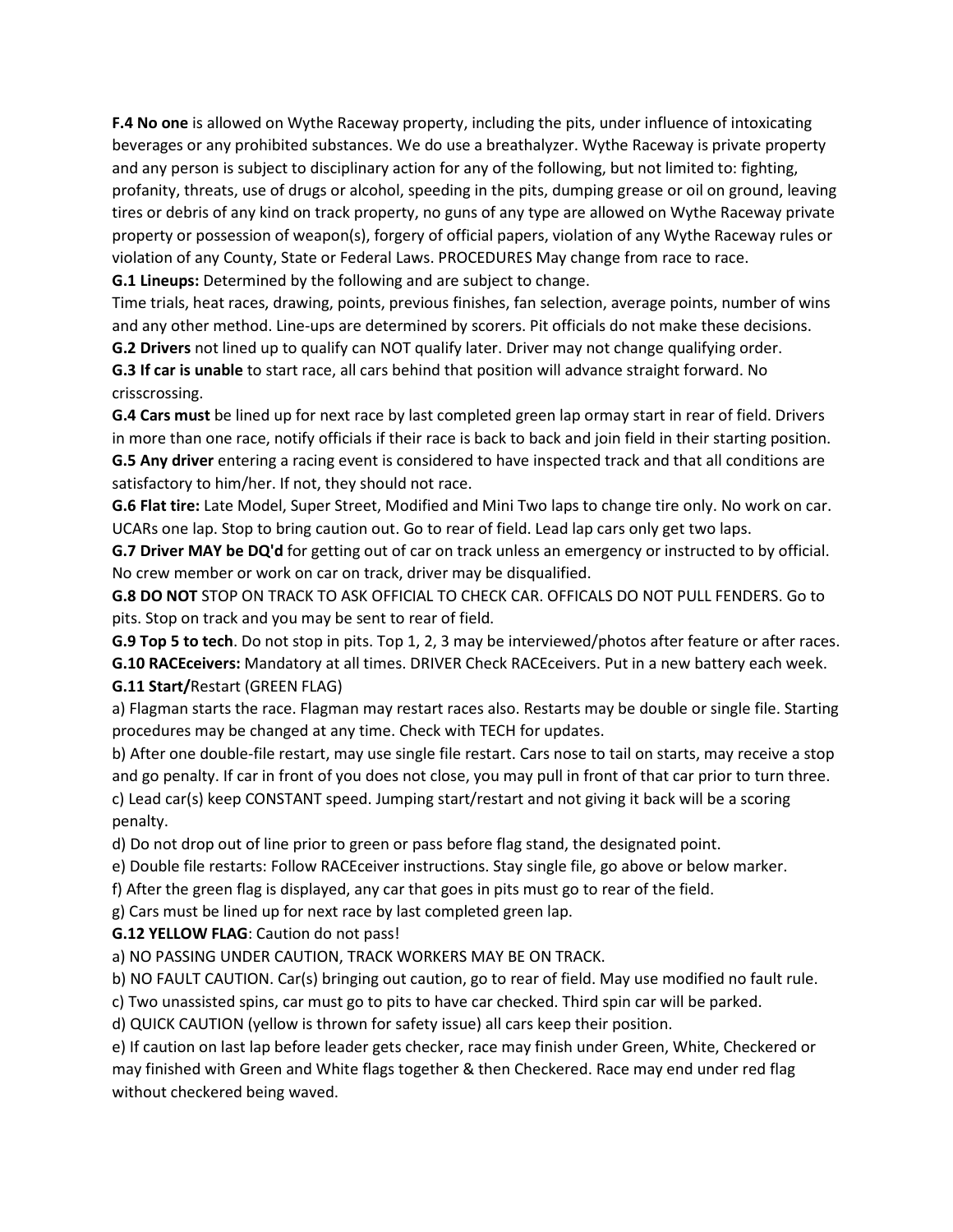**G.13 BLUE/YELLOW** FLAG: Move Over A) Driver not obeying move over flag may receive black flag. If off pace be courteous and move to inside.

**G.14 RED FLAG:** Stop, stay in line, no work may be done on car while on the track at any time.

**G.15 BLACK FLAG:** Driver Consultation, may be for a rule infraction or a safety concern.

a) Pointing black flag is a warning and does NOT mean stop.

b) Driver receiving black flag MUST go to pits. Ignoring black flag three times, car will not to be scored. **G.16 CHECKERED FLAG**: Ends race not number of laps. Score board is not official for scoring.

**H.1 SCORING:** TRANSPONDERS are be official. \$250.00 if damaged or lost. If lead car passes you, you are down a lap. Scoring questions in writing. Scoring recheck decisions are final, non-appealable, nonlitigable. **PENALITIES:**

**I.1 Participants** may be ejected by officials. Indefinite suspension and fine for touching an Official. **I.2 Penalties**; rules violation; disqualification, suspension, probation, parts confiscation, fines, loss of points.

**I.3 Wythe** Raceway and officials reserve the right to impose upon any driver, crew member, spectator, or any other person on track property disciplinary action for violation of any rule or if a driver, crew, or owner's action is judged detrimental to Wythe Raceway. Wythe Raceway may take disciplinary action that shall be at sole discretion of Wythe Raceway & shall be final & not subject to appeal.

**J.1 PROTEST**, **INSPECTIONS**: Written protest, cash to Tech within 5 minutes in Tech area.

**J.2 Protest may** not be withdrawn.

**J.3 Any car** in top 5 positions may be protested by any top 5 finishers. Counter protest are permitted. **J.4 All cars** subject to inspection or teardown at any time and in any manner determined by Tech. Driver is responsible for seeing that teardown or inspection is done as per request. Tech may check any part any time during tear down or protest. Track is not responsible for any expense incurred. Visual protest (\$25) must be done prior to race, allowing enough time to make corrections.

**J.5 By entering** premises you agree to allow any unapproved part(s) to be confiscated. Any part(s) including complete engines and/or race vehicles may be impounded for inspection & confiscated. Nonapproved

parts will become the property of Wythe Raceway & may be used or disposed of in any manner.

**J.6 Decisions** by officials regarding timing & manner of inspection and which cars will be inspected are final, non-appealable and non-reversible. Any car may be inspected at any time or anywhere. Refusal to teardown will result in disqualification, loss of points, prizes and \$100.00 cash fine paid to Tech prior to going on track.

**J.7 Track scales,** gauges and any other device used in inspection are official.

**J.8 Super Street**, Modified, Mini, UCAR: Protest fees: \$300.00 cash, Acceptance fee \$100.00. Track keeps \$100.00. Remove intake manifold and one head. Check: Intake, Head, Pistons, Cam, Bore, Stroke and displacement. Additional \$200.00: Crankshaft & Rods. 602 Engine claimed as from GM \$3600. 604 \$6800.

**K.1 TRANSPONDERS:** Are official. Scoring questions in writing. Scoring recheck decisions are final, non-appealable and non-litigable. \$250.00 if damaged or lost.

**K.2 No grooving**, siping, needling or soaking/softening of tires. Track tires only. No traction control devices of any type. DQ, fine, loss of points and awards. Prizes & Awards:

**L.1 Prizes,** points, money & awards go to driver. No moneys paid until entries and W-9 are filled out correctly and signed. Entry form must indicate tax recipient. All prizes/awards must be picked up within two weeks.